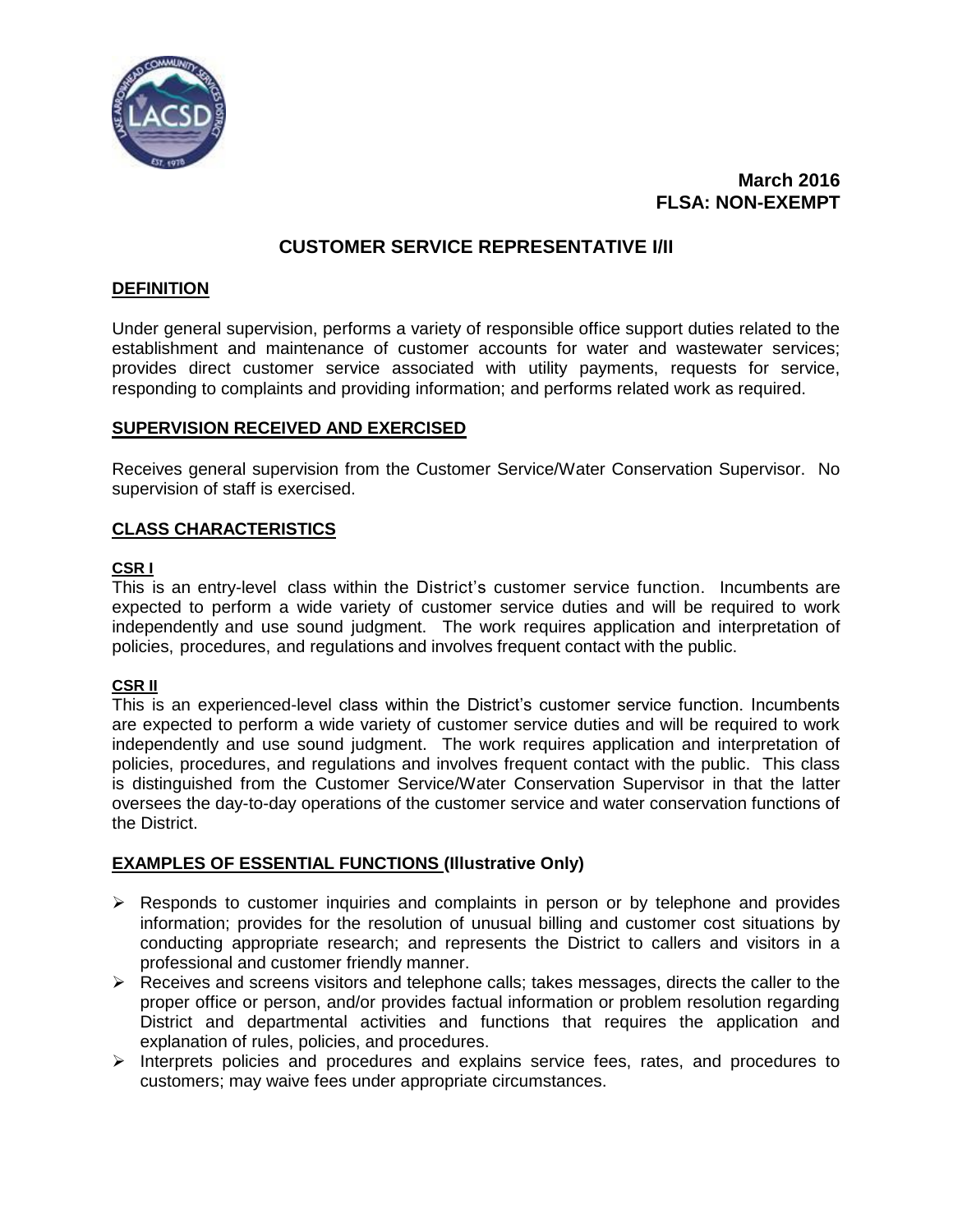- $\triangleright$  Receives and processes service requests, sets up new accounts, determines and collects necessary charges and secures legal documents regarding property descriptions and ownership.
- $\triangleright$  Makes billing arrangements for new accounts and prepares closing bills for canceled service, including verification of deeded ownership changes.
- Operates computer billing systems; edits, prepares, and sends bills; maintains and reconciles a variety of customer billing records as directed; estimates proper billing amounts and makes appropriate adjustments ensuring proper billing codes.
- ▶ Receives customer payments in person, via District website, or by mail; makes change and issues receipts; balances cash receipts, processes mail payments, develops totals, prepares deposit documents and end-of-day reports, and delivers daily bank deposits.
- $\triangleright$  Makes appointments with customers for Water Conservation and Anti-Flood programs.
- $\triangleright$  Resolves issues and problems regarding the processing of orders and delinguent accounts.
- $\triangleright$  Prepares correspondence relating to customer service activities.
- $\triangleright$  Assists in the preparation of special reports related to customer billing.
- $\triangleright$  Organizes, coordinates, maintains, and updates departmental record systems; enters and updates information with departmental activity, inventory files, and report summaries.
- $\triangleright$  Receives, codes, logs, schedules, and distributes service requests and work orders.
- Operates standard office equipment, including job-related computer hardware and software applications, facsimile and scanning equipment and multi-line telephones; and may operate a two-way radio or other department-specific equipment.
- $\triangleright$  Performs project research and report preparation, technical reports and other technical work related to District activities.
- Drafts and types correspondence, reports, forms, invitations, graphic materials, and specialized documents; and proofs materials for accuracy, completeness, compliance with District policies, format and English usage, including grammar, punctuation, and spelling.
- $\triangleright$  Picks up, delivers, and sorts District mail.
- $\triangleright$  Performs related duties as assigned.
- $\triangleright$  Works with other agencies in regards to accounts and liens.

## **QUALIFICATIONS**

#### **Knowledge of:**

- $\triangleright$  Practices and procedures related to accounting for receipts and the maintenance of customer accounts.
- $\triangleright$  Codes, regulations, policies, and procedures related to the customer service department.
- $\triangleright$  Business arithmetic and basic statistical techniques.
- $\triangleright$  Basic business letter writing and the standard format for reports and correspondence.
- $\triangleright$  Record keeping principles and procedures.
- $\triangleright$  Standard office support practices and procedures, including the use of standard office equipment.
- $\triangleright$  Computer applications related to the work.
- $\triangleright$  English usage, grammar, spelling, vocabulary, and punctuation.
- $\triangleright$  Techniques for dealing effectively with the public, vendors, contractors and District staff, in person and over the telephone.
- Fechniques for providing a high level of customer service to public and District staff. in person and over the telephone.
- $\triangleright$  District boundaries for water and wastewater.
- $\triangleright$  Basic water and wastewater functions.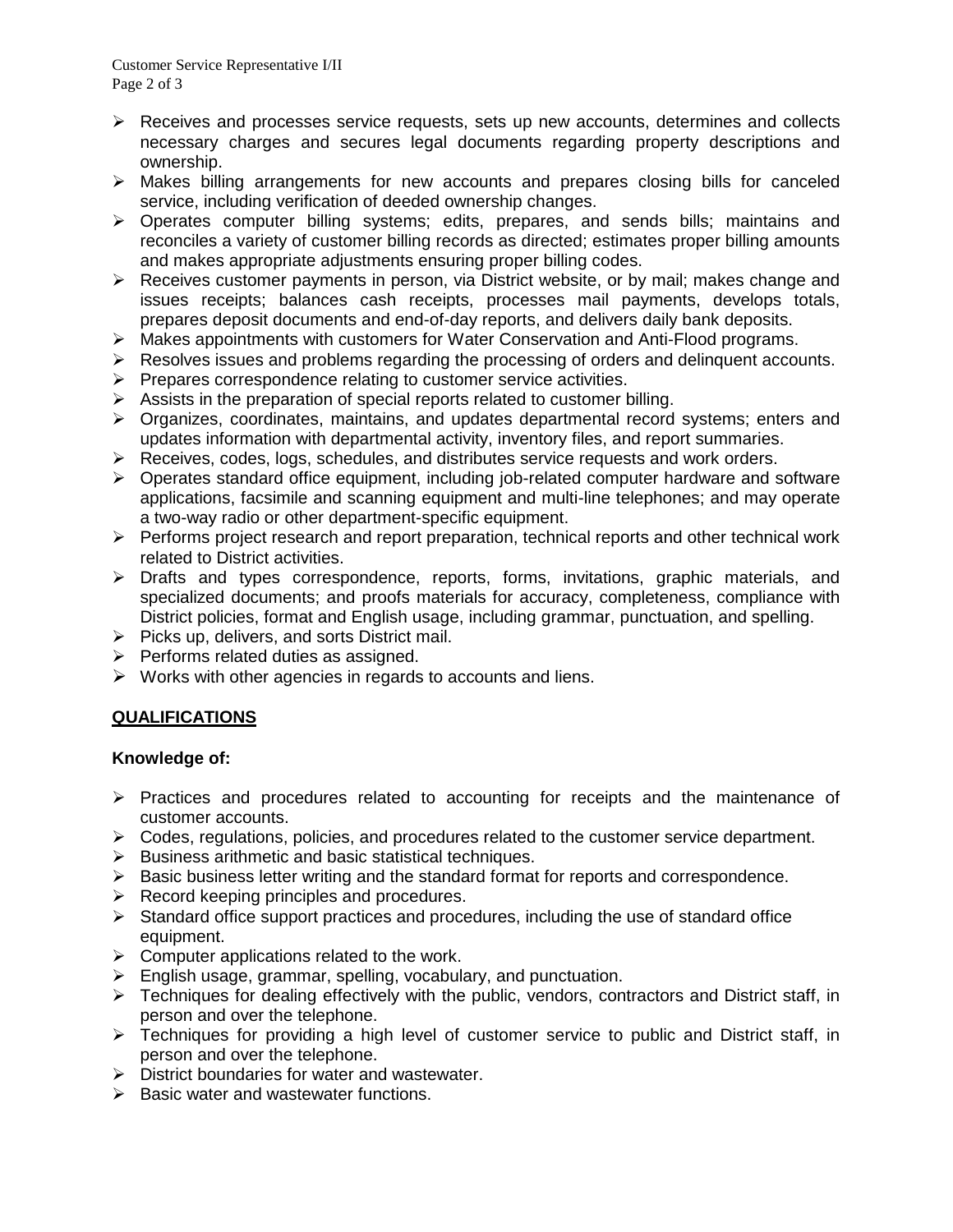## **Ability to:**

- $\triangleright$  Deal tactfully with the public and others in providing information, answering questions, and providing customer service.
- $\triangleright$  Respond to and effectively prioritize multiple phone calls and other requests or interruptions.
- $\triangleright$  Compose correspondence independently or from brief instructions.
- $\triangleright$  Balance cash receipts and maintain accurate financial records.
- $\triangleright$  Make accurate arithmetic, financial, and statistical computations.
- $\triangleright$  Enter and retrieve data from a computer with sufficient speed and accuracy to perform assigned work.
- $\triangleright$  Interpret and implement policies, procedures, and technical processes.
- $\triangleright$  Maintain detailed and accurate records.
- $\triangleright$  Organize and prioritize a variety of projects and multiple tasks in an effective and timely manner; organize own work, set priorities and meet critical time deadlines.
- $\triangleright$  Operate modern office equipment including computer equipment and specialized software applications programs.
- $\triangleright$  Use English effectively to communicate in person, over the telephone and in writing.
- $\triangleright$  Use tact, initiative, prudence and independent judgment within general policy, procedural and legal guidelines.
- $\triangleright$  Establish and maintain effective working relationships with those contacted in the course of the work.

**Education and Experience:** *Any combination of training and experience which would provide the required knowledge, skills and abilities is qualifying. A typical way to obtain the required qualifications would be:*

## **CSR I**

Equivalent to the completion of the twelfth  $(12<sup>the</sup>)$  grade and one (1) year of experience in customer service, maintaining financial and accounting records, and/or office support. College coursework or other specialized training in accounting is desirable.

#### **CSR II**

Equivalent to the completion of the twelfth  $(12<sup>the</sup>)$  grade and four (4) years of experience in customer service while at LACSD and/or equivalent water/wastewater District experience, maintaining financial and accounting records, and/or office support. College coursework or other specialized training in accounting is desirable.

#### **License:**

Must possess a valid California class C driver's license and have a satisfactory driving record.

## **PHYSICAL DEMANDS**

Must possess mobility to work in a standard office setting and use standard office equipment, including a computer; vision to read printed materials and a computer screen; and hearing and speech to communicate in person, before groups and over the telephone. This is primarily a sedentary office classification. Finger dexterity is needed to access, enter and retrieve data using a computer keyboard, typewriter keyboard or calculator and to operate standard office